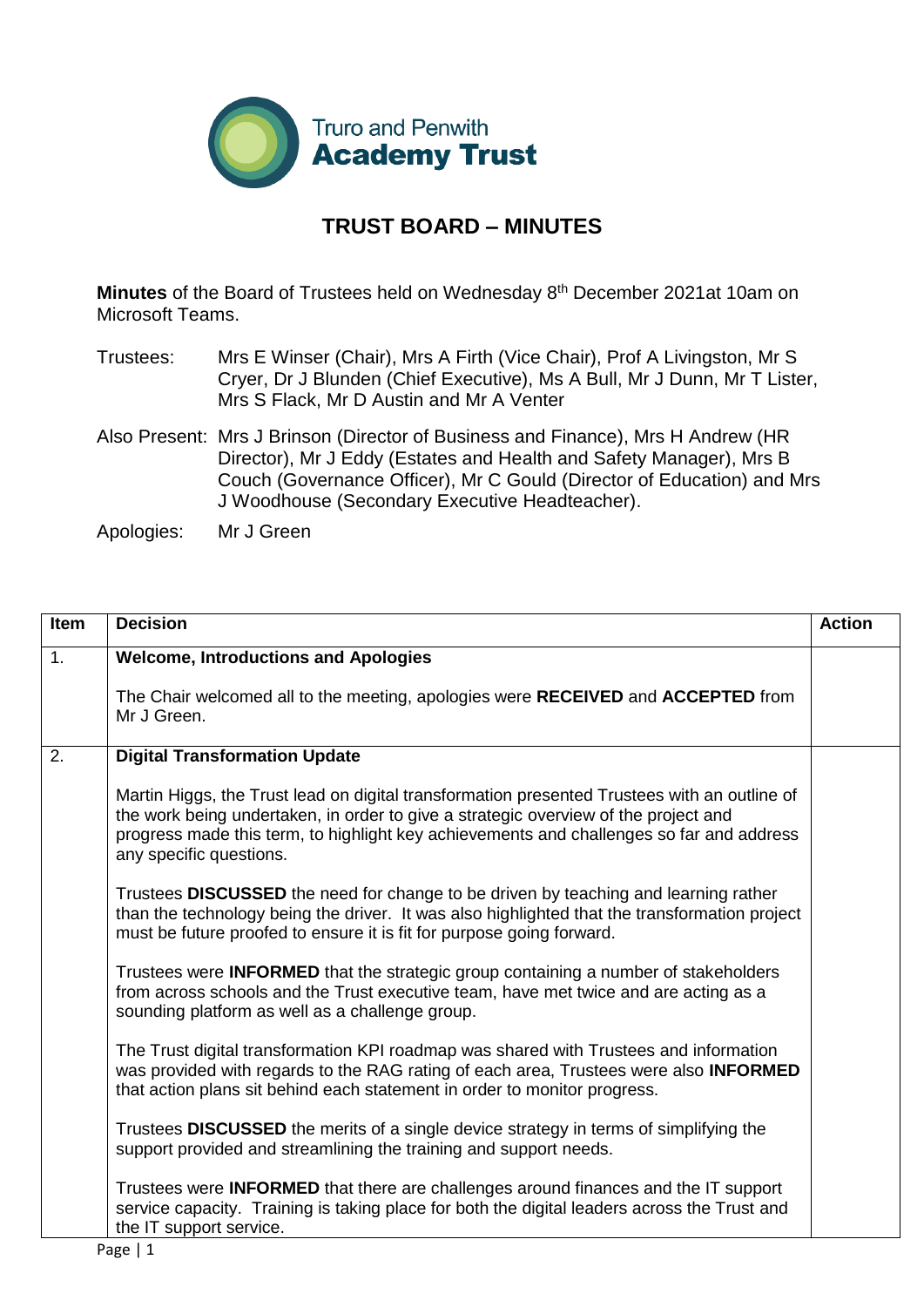|    | Trustees were <b>INFORMED</b> that a redesign for all Trust school websites and the Connect<br>site are included; the tender for this is closing on 20 <sup>th</sup> December. The MIS system will<br>require a lot of work if a new system is used; this is an ongoing piece of research.                                                                           |                 |
|----|----------------------------------------------------------------------------------------------------------------------------------------------------------------------------------------------------------------------------------------------------------------------------------------------------------------------------------------------------------------------|-----------------|
|    | Trustees QUESTIONED the recommendations regarding social media and were<br><b>INFORMED</b> that the training and support for digital wellbeing and the digital citizenship<br>programme will support staff and pupils within this area.                                                                                                                              |                 |
|    | Trustees were <b>INFORMED</b> that schools and staff will be supported throughout the digital<br>transformation process ensuring the ethos of the Trust is maintained.                                                                                                                                                                                               |                 |
|    | Trustees THANKED Martin for his presentation – the slides will be circulated and Martin<br>will be asked to present termly to Trustees.                                                                                                                                                                                                                              | Gov<br>Officer  |
| 3. | <b>Minutes</b><br>3.1 Minutes of the meeting held on 18 <sup>th</sup> October 2021                                                                                                                                                                                                                                                                                   |                 |
|    | The minutes of the meeting held on $18th$ October 2021 were <b>ACCEPTED</b> as a true and<br>accurate record of proceedings and will be signed by the chair at the next opportunity.                                                                                                                                                                                 |                 |
|    | 3.2 Confidential minutes of meeting held on 18 <sup>th</sup> October 2021                                                                                                                                                                                                                                                                                            |                 |
|    | The confidential minutes of the meeting held on 18 <sup>th</sup> October 2021 were <b>ACCEPTED</b> as a<br>true and accurate record of proceedings and will be signed by the chair at the next<br>opportunity.                                                                                                                                                       |                 |
| 4. | <b>Matters Arising</b>                                                                                                                                                                                                                                                                                                                                               |                 |
|    |                                                                                                                                                                                                                                                                                                                                                                      |                 |
|    | <b>Audit and Risk Committee</b><br>Trustees were <b>INFORMED</b> that further volunteers to sit on the audit and risk committee<br>are still needed, following a discussion, Suzanne Flack, Andy Venter and Jeremy Dunn<br>volunteered. Trustees THANKED the volunteers for putting themselves forward - dates of<br>future meetings will be shared with volunteers. | Gov<br>Officer  |
|    | <b>KCSIE</b><br>Trustee safeguarding training is taking place over Microsoft Teams on Thursday 13 <sup>th</sup><br>January from 2pm until 4pm. All Trustees will be sent the link for the training.                                                                                                                                                                  |                 |
|    | Union update<br>Trustees were <b>INFORMED</b> that unions are still balloting their members with regards to the<br>support staff pay award, it is hoped there will be an outcome in January. There is still the<br>potential for industrial action. Budgets have been planned to allow for the potential NJC<br>award.                                               | Gov<br>Officer  |
|    | <b>Maths hub</b><br>Trustees were <b>INFORMED</b> that the maths hub is developing well – there may be a review<br>undertaken by the National Centre for Excellence in the Teaching of Mathematics<br>(NCETM), this will be to look at the implementation of an action plan.                                                                                         |                 |
|    | Curriculum Review group<br>A small group of Trustees have recently met for a very positive meeting – the outcomes of<br>this will be brought to the January board meeting.                                                                                                                                                                                           | Direct of<br>Ed |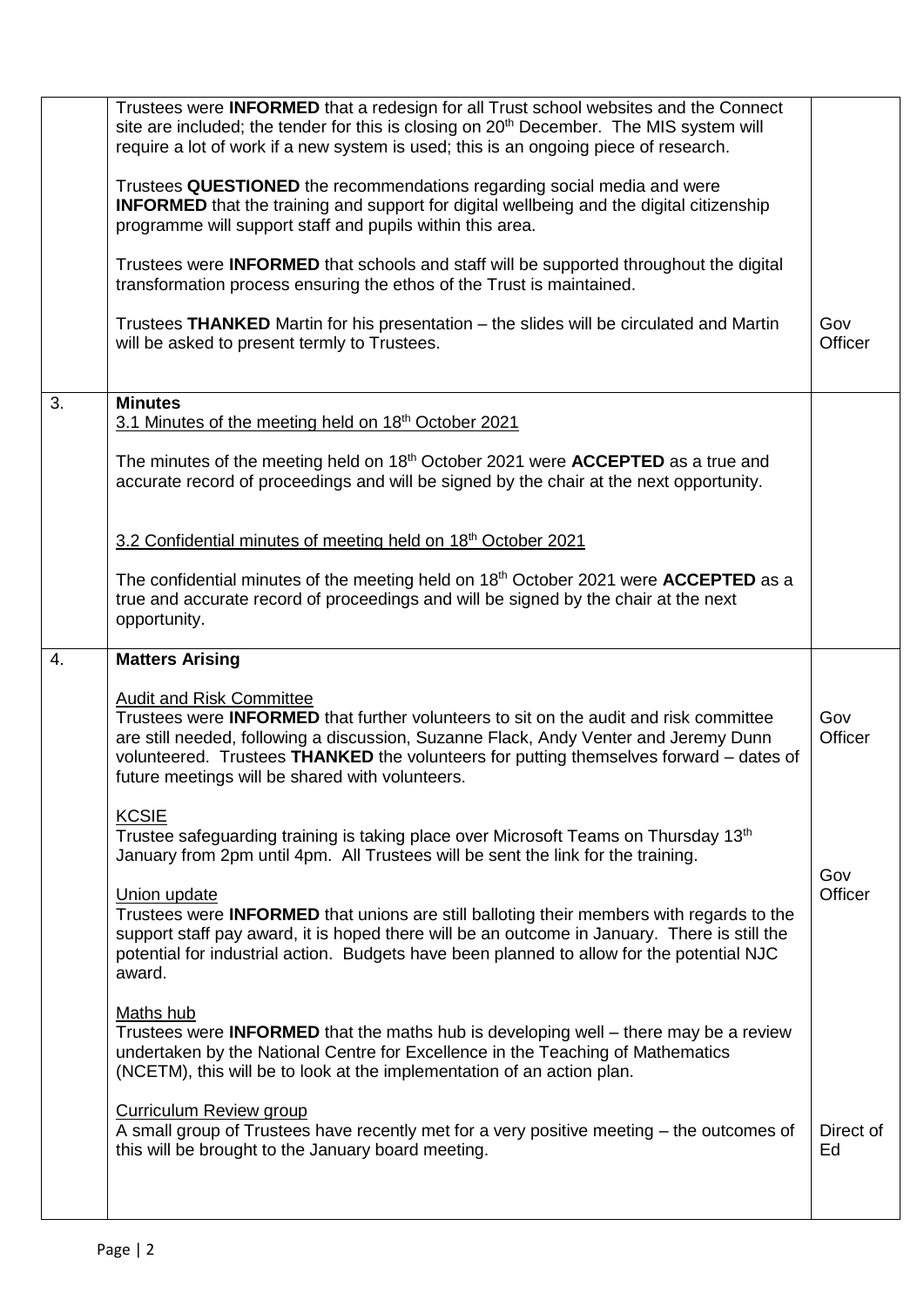|    | <b>Working Parties</b>                                                                                                                                                                                                                                                                                                                                                                                                                                                                                                                  | Gov            |
|----|-----------------------------------------------------------------------------------------------------------------------------------------------------------------------------------------------------------------------------------------------------------------------------------------------------------------------------------------------------------------------------------------------------------------------------------------------------------------------------------------------------------------------------------------|----------------|
|    | The Trust Board are now involved in a number of working parties, a full list of these and<br>the members will be circulated to all Trustees.                                                                                                                                                                                                                                                                                                                                                                                            | Officer        |
| 5. | Declaration of business and pecuniary interests                                                                                                                                                                                                                                                                                                                                                                                                                                                                                         |                |
|    | The previously circulated register of interests was DISCUSSED, Ellen Winser DECLARED<br>she is no longer involved with the Cornwall Air Ambulance Trust and all other Trustees<br><b>DECLARED</b> no further interests - this will be updated on the Trust website.                                                                                                                                                                                                                                                                     | Gov<br>Officer |
| 6. | <b>Regular updates</b>                                                                                                                                                                                                                                                                                                                                                                                                                                                                                                                  |                |
|    | 6.1 Health, Safety and Estates Update<br>Trustees NOTED the previously circulated report and were given the following highlights:                                                                                                                                                                                                                                                                                                                                                                                                       |                |
|    | Covid has continued to cause lots of disruption with significant numbers of cases in our<br>schools. 4 schools have had to close for short periods of time, this has helped to stop the<br>spread and has only been for 2 or 3 days at a time. All schools have good measures in<br>place to protect staff and pupils but are unable to control activities happening outside of<br>school, ie birthday parties. Where schools are needing to shut for a short period, this is<br>down to safeguarding coming from low staffing numbers. |                |
|    | The Health and Safety Team will be working in the new year with schools to start to bring<br>the following aspects of compliance testing and monitoring in to the Trust.<br>• Fire risk assessment                                                                                                                                                                                                                                                                                                                                      |                |
|    | • Fire extinguisher servicing and replacement programme                                                                                                                                                                                                                                                                                                                                                                                                                                                                                 |                |
|    | • Fire door and compartmentation surveys<br>• Legionella risk assessment and monitoring                                                                                                                                                                                                                                                                                                                                                                                                                                                 |                |
|    | • P.A.T Testing                                                                                                                                                                                                                                                                                                                                                                                                                                                                                                                         |                |
|    | • Electrical 5-year servicing and testing<br>• Fire and intruder alarm monitoring, servicing and replacement programme                                                                                                                                                                                                                                                                                                                                                                                                                  |                |
|    | Trustees were <b>INFORMED</b> that the new health and safety apprentice, Marjan Richards,<br>started with the team on 6 <sup>th</sup> December.                                                                                                                                                                                                                                                                                                                                                                                         |                |
|    | Trustees <b>NOTED</b> that the Trust have undertaken work on behalf of the council and<br>QUESTIONED whether there are any charging mechanisms for this work - Trustees were<br><b>INFORMED</b> that as this work appears to be increasing; charging will take place going<br>forward.                                                                                                                                                                                                                                                  |                |
|    | 6.2 Safeguarding Update<br>Due to technical issues, the Trust Safeguarding Lead was unable to join the meeting $- a$<br>report will be circulated to all Trustees.                                                                                                                                                                                                                                                                                                                                                                      | Gov<br>Officer |
| 7. | <b>Chair's Business</b>                                                                                                                                                                                                                                                                                                                                                                                                                                                                                                                 |                |
|    | Nothing to report.                                                                                                                                                                                                                                                                                                                                                                                                                                                                                                                      |                |
| 8. | <b>Chief Executive Report to include risk management</b>                                                                                                                                                                                                                                                                                                                                                                                                                                                                                |                |
|    | Trustees RECEIVED the previously circulated and DISCUSSED the following highlights:                                                                                                                                                                                                                                                                                                                                                                                                                                                     |                |
|    | OfSTED are currently active in Cornwall and have inspected a number of schools in other<br>Trusts. If any of our schools are contacted, the levels of Covid and staff absence will be<br>taken into account and it may be an option to defer an inspection.                                                                                                                                                                                                                                                                             |                |
|    | The DfE announcements around uniform and affordability is currently being looked into<br>and a Trust policy being produced.                                                                                                                                                                                                                                                                                                                                                                                                             |                |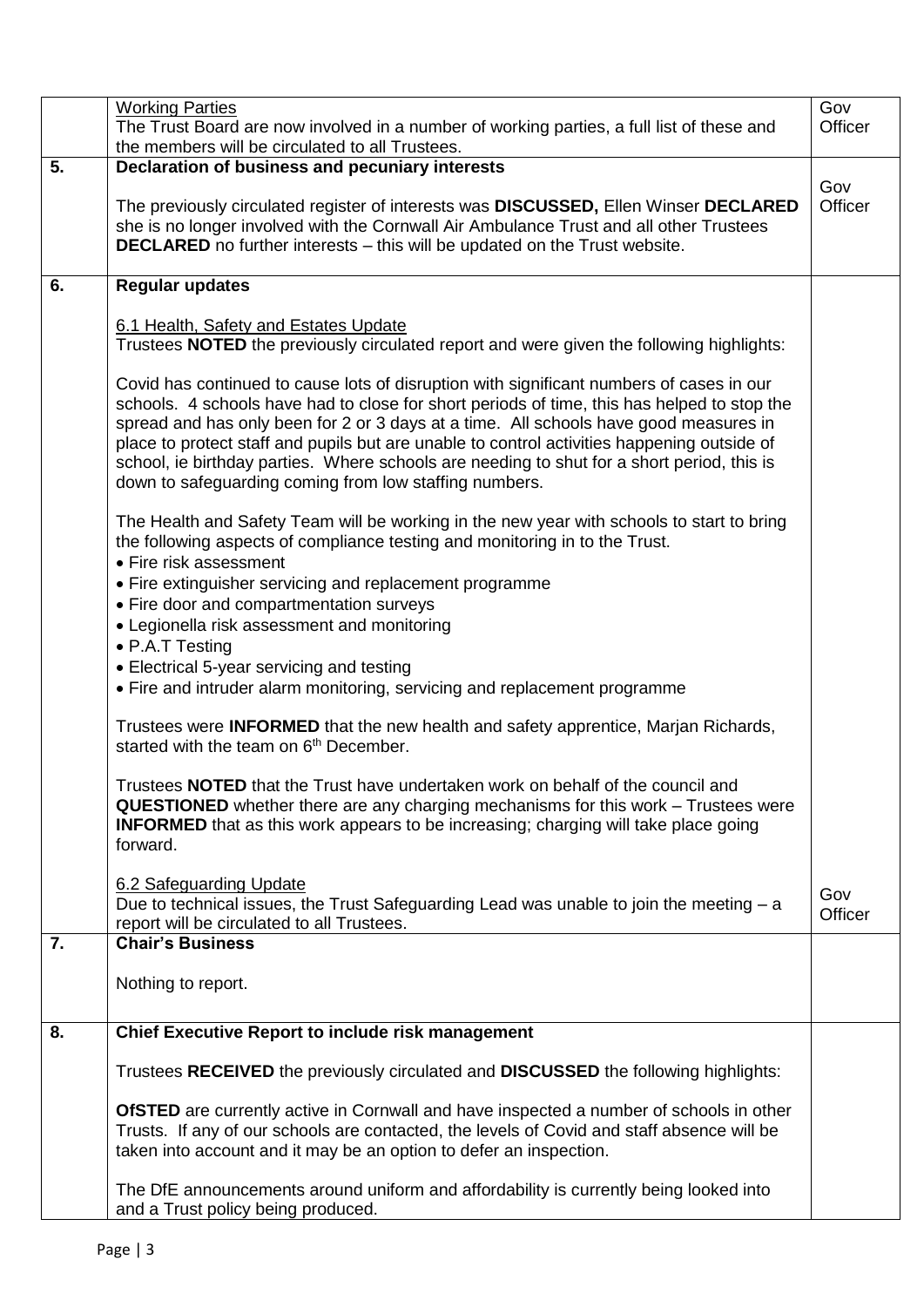|     | The Chief Executive Officer has been working with other Trusts which has been really<br>useful in a number of areas, specifically around digital transformation.                                                                                                                        |  |
|-----|-----------------------------------------------------------------------------------------------------------------------------------------------------------------------------------------------------------------------------------------------------------------------------------------|--|
|     | Trustees DISCUSSED further growth of the Trust and NOTED that additional capacity<br>would be needed before any further significant growth could take place.<br>See confidential minutes.                                                                                               |  |
|     | Trustees were UPDATED on the free school progress and were INFORMED that an<br>opening date in 2025 now looks likely.                                                                                                                                                                   |  |
|     | 11.31 - Suzanne Flack left the meeting.                                                                                                                                                                                                                                                 |  |
|     | Trustees were <b>INFORMED</b> that a positive RSC MAT review had taken place; this involved<br>the CEO, Chair and Vice Chair of the Trust.                                                                                                                                              |  |
|     | Trustees <b>NOTED</b> the requirement to add capacity to the Health, Safety and Estates Team;<br>specifically, around project management - funding for this would come from specific<br>school projects.                                                                                |  |
|     | Risk reporting – see confidential minutes.                                                                                                                                                                                                                                              |  |
| 9.  | <b>Gender Pay Gap</b>                                                                                                                                                                                                                                                                   |  |
|     | Trustees DISCUSSED the previously circulated report and NOTED the requirement for<br>employers with over 250 employees to publish gender pay gap information.                                                                                                                           |  |
|     | Trustees NOTED the slight increase in gender pay gap and DISCUSSED the issue of<br>large numbers of female staff members in lower paid roles and NOTED this figure is<br>increasing. Trustees NOTED this is line with other Trusts and reflects both the local and<br>national picture. |  |
|     | Trustees DISCUSSED the workforce strategy currently being worked on and the need to<br>ensure all staff are encouraged to think about leadership opportunities.                                                                                                                         |  |
|     | Trustees APPROVED the report and AGREED for it to be published in accordance with<br>the 2017 Gender Pay Gap regulations.                                                                                                                                                               |  |
| 10. | 10.1 Audit and Risk Committee report                                                                                                                                                                                                                                                    |  |
|     | Trustees NOTED the previously circulated minutes.                                                                                                                                                                                                                                       |  |
|     | 10.2 Trustees Annual report and financial statements<br>Trustees NOTED the previously circulated reports and following discussion; agreed to<br>APPROVE the Trustees report and financial statement for the year ending 31.08.2021 with<br>some minimal typing corrections.             |  |
|     | Trustees DISCUSSED the audit completion report (KIDD) and were pleased to NOTE the<br>positive report. Trustees APPROVED the audit completion report (KIDD).                                                                                                                            |  |
|     | Trustees expressed their THANKS and CONGRATULATIONS to the team for all the hard<br>work this year.                                                                                                                                                                                     |  |
|     |                                                                                                                                                                                                                                                                                         |  |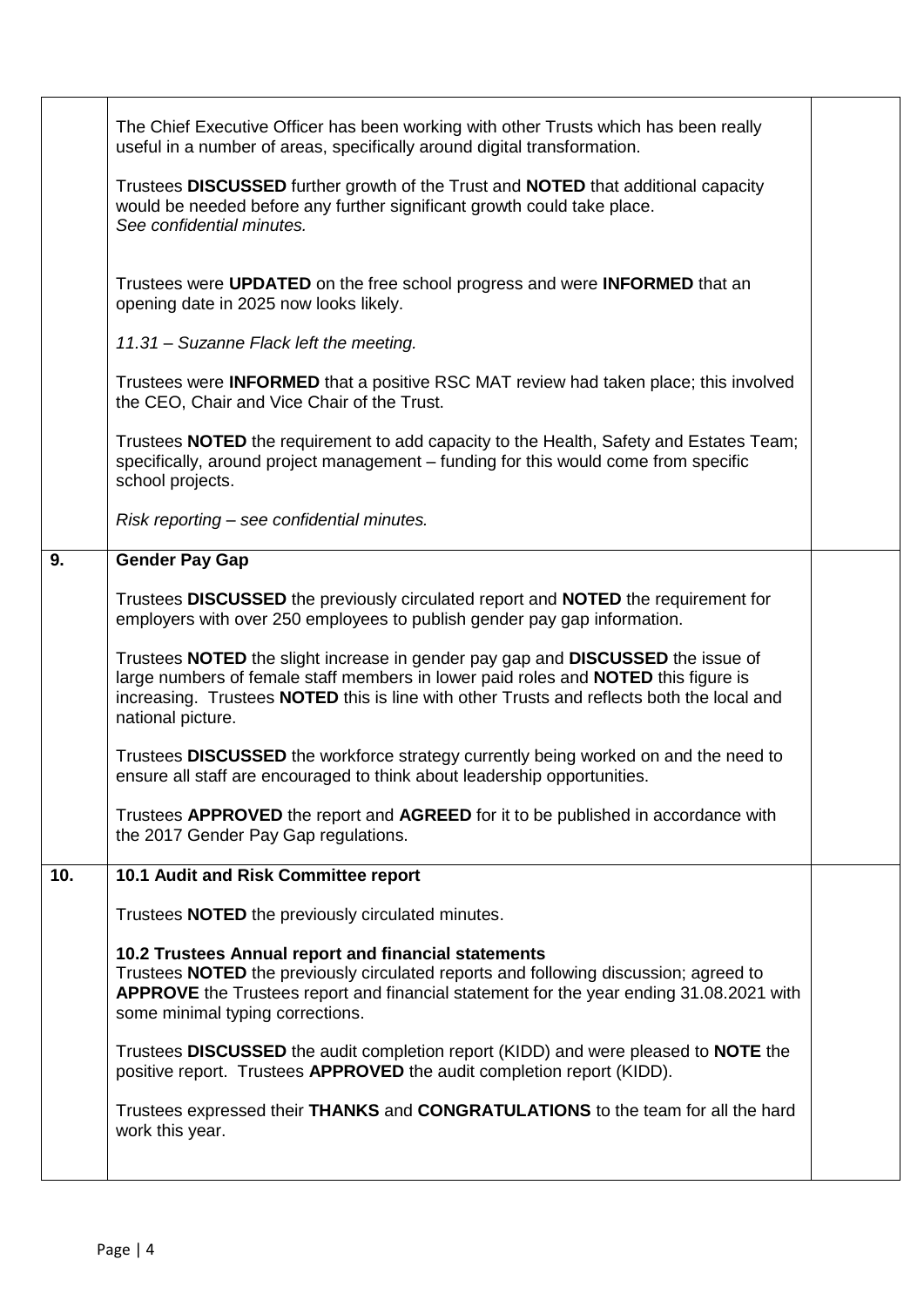| 11.1 Management accounts, balance sheet, Cashflow and KPI;s 2020/21 outturn<br>Trustees <b>NOTED</b> the previously circulated reports and the overall outturn position for the<br>Trust for the period ending 31 <sup>st</sup> August 2021, the balance sheet appendix, Cashflow<br>appendix and school performance indicators.<br>11.2 Management Accounts, Balance Sheet, Cashflow and KPI's 31 <sup>st</sup> Oct 21<br>Trustees NOTED the previously circulated reports and the overall outturn position for the<br>Trust for the period ending 31 <sup>st</sup> October 2021, the balance sheet appendix, Cashflow<br>appendix and school performance indicators.<br>11.3 Purchases over £25k in 2020/21<br>Trustees NOTED the previously circulated report listing purchases over £25k and NOTED<br>the best practice requirement for this information to be provided to them.<br>11.4 Confidential Contract Approval<br>See confidential minutes.<br>11.5 Capital monitoring 2020/21<br>Trustees DISCUSSED the previously circulated report and NOTED the summary financial<br>position for capital for the Trust for the year ending 31 <sup>st</sup> August 2021.<br>11.6 Capital monitoring to 31 <sup>st</sup> October<br>Trustees <b>NOTED</b> the summary financial position for capital for the Trust; period ending 31 <sup>st</sup><br>October 2021.<br>12.<br><b>Working party updates</b><br>12.1 - Resource Pooling<br>Trustees were INFORMED that the resource pooling working party had recently met to<br>continue the discussion regarding resource pooling. The group have discussed and<br>researched various pooling options and feel that the most appropriate first step would be to<br>look to pool capital/premises funding; this wouldn't cover PFI Schools. Going forward<br>looking at pooling IT funds would be the next logical step. Trustees APPROVED the plan<br>to begin pooling the capital/premises funds.<br>12.2 Search and Governance<br>Trustees were INFORMED that a meeting of the Search and Governance group has been<br>held, the group are mindful that 3 Trustees terms of office are due to finish in the next few<br>months. Trustees NOTED the group had identified areas of need in terms of experience,<br>skills and background - contacts will be used and the full board will be informed when<br>potential Trustees have been identified.<br>13.08 Jeremy Dunn left the meeting<br><b>Secondary Admissions</b><br>13<br>See confidential minutes<br>14.<br><b>Local Governing Body update</b><br>Lanivet and Cardinham<br>Trustees DISCUSSED the previously circulated report and AGREED to the Lanivet and<br>Cardinham Local Governing Body splitting in order to allow an individual Local Governing<br>Body for each school.<br><b>Gulval Chair</b><br>As per the Scheme of Delegated Authority, Trustees APPROVED the appointment of Liz<br>Brewer to the position of Chair of the Local Governing Body at Gulval. | 11. | <b>Financial Reports</b> |  |
|--------------------------------------------------------------------------------------------------------------------------------------------------------------------------------------------------------------------------------------------------------------------------------------------------------------------------------------------------------------------------------------------------------------------------------------------------------------------------------------------------------------------------------------------------------------------------------------------------------------------------------------------------------------------------------------------------------------------------------------------------------------------------------------------------------------------------------------------------------------------------------------------------------------------------------------------------------------------------------------------------------------------------------------------------------------------------------------------------------------------------------------------------------------------------------------------------------------------------------------------------------------------------------------------------------------------------------------------------------------------------------------------------------------------------------------------------------------------------------------------------------------------------------------------------------------------------------------------------------------------------------------------------------------------------------------------------------------------------------------------------------------------------------------------------------------------------------------------------------------------------------------------------------------------------------------------------------------------------------------------------------------------------------------------------------------------------------------------------------------------------------------------------------------------------------------------------------------------------------------------------------------------------------------------------------------------------------------------------------------------------------------------------------------------------------------------------------------------------------------------------------------------------------------------------------------------------------------------------------------------------------------------------------------------------------------------------------------------------------------------------------------------------------------------------------------------------------------------------------------------------------------------------------------------------------------------------------------------------------------|-----|--------------------------|--|
|                                                                                                                                                                                                                                                                                                                                                                                                                                                                                                                                                                                                                                                                                                                                                                                                                                                                                                                                                                                                                                                                                                                                                                                                                                                                                                                                                                                                                                                                                                                                                                                                                                                                                                                                                                                                                                                                                                                                                                                                                                                                                                                                                                                                                                                                                                                                                                                                                                                                                                                                                                                                                                                                                                                                                                                                                                                                                                                                                                                      |     |                          |  |
|                                                                                                                                                                                                                                                                                                                                                                                                                                                                                                                                                                                                                                                                                                                                                                                                                                                                                                                                                                                                                                                                                                                                                                                                                                                                                                                                                                                                                                                                                                                                                                                                                                                                                                                                                                                                                                                                                                                                                                                                                                                                                                                                                                                                                                                                                                                                                                                                                                                                                                                                                                                                                                                                                                                                                                                                                                                                                                                                                                                      |     |                          |  |
|                                                                                                                                                                                                                                                                                                                                                                                                                                                                                                                                                                                                                                                                                                                                                                                                                                                                                                                                                                                                                                                                                                                                                                                                                                                                                                                                                                                                                                                                                                                                                                                                                                                                                                                                                                                                                                                                                                                                                                                                                                                                                                                                                                                                                                                                                                                                                                                                                                                                                                                                                                                                                                                                                                                                                                                                                                                                                                                                                                                      |     |                          |  |
|                                                                                                                                                                                                                                                                                                                                                                                                                                                                                                                                                                                                                                                                                                                                                                                                                                                                                                                                                                                                                                                                                                                                                                                                                                                                                                                                                                                                                                                                                                                                                                                                                                                                                                                                                                                                                                                                                                                                                                                                                                                                                                                                                                                                                                                                                                                                                                                                                                                                                                                                                                                                                                                                                                                                                                                                                                                                                                                                                                                      |     |                          |  |
|                                                                                                                                                                                                                                                                                                                                                                                                                                                                                                                                                                                                                                                                                                                                                                                                                                                                                                                                                                                                                                                                                                                                                                                                                                                                                                                                                                                                                                                                                                                                                                                                                                                                                                                                                                                                                                                                                                                                                                                                                                                                                                                                                                                                                                                                                                                                                                                                                                                                                                                                                                                                                                                                                                                                                                                                                                                                                                                                                                                      |     |                          |  |
|                                                                                                                                                                                                                                                                                                                                                                                                                                                                                                                                                                                                                                                                                                                                                                                                                                                                                                                                                                                                                                                                                                                                                                                                                                                                                                                                                                                                                                                                                                                                                                                                                                                                                                                                                                                                                                                                                                                                                                                                                                                                                                                                                                                                                                                                                                                                                                                                                                                                                                                                                                                                                                                                                                                                                                                                                                                                                                                                                                                      |     |                          |  |
|                                                                                                                                                                                                                                                                                                                                                                                                                                                                                                                                                                                                                                                                                                                                                                                                                                                                                                                                                                                                                                                                                                                                                                                                                                                                                                                                                                                                                                                                                                                                                                                                                                                                                                                                                                                                                                                                                                                                                                                                                                                                                                                                                                                                                                                                                                                                                                                                                                                                                                                                                                                                                                                                                                                                                                                                                                                                                                                                                                                      |     |                          |  |
|                                                                                                                                                                                                                                                                                                                                                                                                                                                                                                                                                                                                                                                                                                                                                                                                                                                                                                                                                                                                                                                                                                                                                                                                                                                                                                                                                                                                                                                                                                                                                                                                                                                                                                                                                                                                                                                                                                                                                                                                                                                                                                                                                                                                                                                                                                                                                                                                                                                                                                                                                                                                                                                                                                                                                                                                                                                                                                                                                                                      |     |                          |  |
|                                                                                                                                                                                                                                                                                                                                                                                                                                                                                                                                                                                                                                                                                                                                                                                                                                                                                                                                                                                                                                                                                                                                                                                                                                                                                                                                                                                                                                                                                                                                                                                                                                                                                                                                                                                                                                                                                                                                                                                                                                                                                                                                                                                                                                                                                                                                                                                                                                                                                                                                                                                                                                                                                                                                                                                                                                                                                                                                                                                      |     |                          |  |
|                                                                                                                                                                                                                                                                                                                                                                                                                                                                                                                                                                                                                                                                                                                                                                                                                                                                                                                                                                                                                                                                                                                                                                                                                                                                                                                                                                                                                                                                                                                                                                                                                                                                                                                                                                                                                                                                                                                                                                                                                                                                                                                                                                                                                                                                                                                                                                                                                                                                                                                                                                                                                                                                                                                                                                                                                                                                                                                                                                                      |     |                          |  |
|                                                                                                                                                                                                                                                                                                                                                                                                                                                                                                                                                                                                                                                                                                                                                                                                                                                                                                                                                                                                                                                                                                                                                                                                                                                                                                                                                                                                                                                                                                                                                                                                                                                                                                                                                                                                                                                                                                                                                                                                                                                                                                                                                                                                                                                                                                                                                                                                                                                                                                                                                                                                                                                                                                                                                                                                                                                                                                                                                                                      |     |                          |  |
|                                                                                                                                                                                                                                                                                                                                                                                                                                                                                                                                                                                                                                                                                                                                                                                                                                                                                                                                                                                                                                                                                                                                                                                                                                                                                                                                                                                                                                                                                                                                                                                                                                                                                                                                                                                                                                                                                                                                                                                                                                                                                                                                                                                                                                                                                                                                                                                                                                                                                                                                                                                                                                                                                                                                                                                                                                                                                                                                                                                      |     |                          |  |
|                                                                                                                                                                                                                                                                                                                                                                                                                                                                                                                                                                                                                                                                                                                                                                                                                                                                                                                                                                                                                                                                                                                                                                                                                                                                                                                                                                                                                                                                                                                                                                                                                                                                                                                                                                                                                                                                                                                                                                                                                                                                                                                                                                                                                                                                                                                                                                                                                                                                                                                                                                                                                                                                                                                                                                                                                                                                                                                                                                                      |     |                          |  |
|                                                                                                                                                                                                                                                                                                                                                                                                                                                                                                                                                                                                                                                                                                                                                                                                                                                                                                                                                                                                                                                                                                                                                                                                                                                                                                                                                                                                                                                                                                                                                                                                                                                                                                                                                                                                                                                                                                                                                                                                                                                                                                                                                                                                                                                                                                                                                                                                                                                                                                                                                                                                                                                                                                                                                                                                                                                                                                                                                                                      |     |                          |  |
|                                                                                                                                                                                                                                                                                                                                                                                                                                                                                                                                                                                                                                                                                                                                                                                                                                                                                                                                                                                                                                                                                                                                                                                                                                                                                                                                                                                                                                                                                                                                                                                                                                                                                                                                                                                                                                                                                                                                                                                                                                                                                                                                                                                                                                                                                                                                                                                                                                                                                                                                                                                                                                                                                                                                                                                                                                                                                                                                                                                      |     |                          |  |
|                                                                                                                                                                                                                                                                                                                                                                                                                                                                                                                                                                                                                                                                                                                                                                                                                                                                                                                                                                                                                                                                                                                                                                                                                                                                                                                                                                                                                                                                                                                                                                                                                                                                                                                                                                                                                                                                                                                                                                                                                                                                                                                                                                                                                                                                                                                                                                                                                                                                                                                                                                                                                                                                                                                                                                                                                                                                                                                                                                                      |     |                          |  |
|                                                                                                                                                                                                                                                                                                                                                                                                                                                                                                                                                                                                                                                                                                                                                                                                                                                                                                                                                                                                                                                                                                                                                                                                                                                                                                                                                                                                                                                                                                                                                                                                                                                                                                                                                                                                                                                                                                                                                                                                                                                                                                                                                                                                                                                                                                                                                                                                                                                                                                                                                                                                                                                                                                                                                                                                                                                                                                                                                                                      |     |                          |  |
|                                                                                                                                                                                                                                                                                                                                                                                                                                                                                                                                                                                                                                                                                                                                                                                                                                                                                                                                                                                                                                                                                                                                                                                                                                                                                                                                                                                                                                                                                                                                                                                                                                                                                                                                                                                                                                                                                                                                                                                                                                                                                                                                                                                                                                                                                                                                                                                                                                                                                                                                                                                                                                                                                                                                                                                                                                                                                                                                                                                      |     |                          |  |
|                                                                                                                                                                                                                                                                                                                                                                                                                                                                                                                                                                                                                                                                                                                                                                                                                                                                                                                                                                                                                                                                                                                                                                                                                                                                                                                                                                                                                                                                                                                                                                                                                                                                                                                                                                                                                                                                                                                                                                                                                                                                                                                                                                                                                                                                                                                                                                                                                                                                                                                                                                                                                                                                                                                                                                                                                                                                                                                                                                                      |     |                          |  |
|                                                                                                                                                                                                                                                                                                                                                                                                                                                                                                                                                                                                                                                                                                                                                                                                                                                                                                                                                                                                                                                                                                                                                                                                                                                                                                                                                                                                                                                                                                                                                                                                                                                                                                                                                                                                                                                                                                                                                                                                                                                                                                                                                                                                                                                                                                                                                                                                                                                                                                                                                                                                                                                                                                                                                                                                                                                                                                                                                                                      |     |                          |  |
|                                                                                                                                                                                                                                                                                                                                                                                                                                                                                                                                                                                                                                                                                                                                                                                                                                                                                                                                                                                                                                                                                                                                                                                                                                                                                                                                                                                                                                                                                                                                                                                                                                                                                                                                                                                                                                                                                                                                                                                                                                                                                                                                                                                                                                                                                                                                                                                                                                                                                                                                                                                                                                                                                                                                                                                                                                                                                                                                                                                      |     |                          |  |
|                                                                                                                                                                                                                                                                                                                                                                                                                                                                                                                                                                                                                                                                                                                                                                                                                                                                                                                                                                                                                                                                                                                                                                                                                                                                                                                                                                                                                                                                                                                                                                                                                                                                                                                                                                                                                                                                                                                                                                                                                                                                                                                                                                                                                                                                                                                                                                                                                                                                                                                                                                                                                                                                                                                                                                                                                                                                                                                                                                                      |     |                          |  |
|                                                                                                                                                                                                                                                                                                                                                                                                                                                                                                                                                                                                                                                                                                                                                                                                                                                                                                                                                                                                                                                                                                                                                                                                                                                                                                                                                                                                                                                                                                                                                                                                                                                                                                                                                                                                                                                                                                                                                                                                                                                                                                                                                                                                                                                                                                                                                                                                                                                                                                                                                                                                                                                                                                                                                                                                                                                                                                                                                                                      |     |                          |  |
|                                                                                                                                                                                                                                                                                                                                                                                                                                                                                                                                                                                                                                                                                                                                                                                                                                                                                                                                                                                                                                                                                                                                                                                                                                                                                                                                                                                                                                                                                                                                                                                                                                                                                                                                                                                                                                                                                                                                                                                                                                                                                                                                                                                                                                                                                                                                                                                                                                                                                                                                                                                                                                                                                                                                                                                                                                                                                                                                                                                      |     |                          |  |
|                                                                                                                                                                                                                                                                                                                                                                                                                                                                                                                                                                                                                                                                                                                                                                                                                                                                                                                                                                                                                                                                                                                                                                                                                                                                                                                                                                                                                                                                                                                                                                                                                                                                                                                                                                                                                                                                                                                                                                                                                                                                                                                                                                                                                                                                                                                                                                                                                                                                                                                                                                                                                                                                                                                                                                                                                                                                                                                                                                                      |     |                          |  |
|                                                                                                                                                                                                                                                                                                                                                                                                                                                                                                                                                                                                                                                                                                                                                                                                                                                                                                                                                                                                                                                                                                                                                                                                                                                                                                                                                                                                                                                                                                                                                                                                                                                                                                                                                                                                                                                                                                                                                                                                                                                                                                                                                                                                                                                                                                                                                                                                                                                                                                                                                                                                                                                                                                                                                                                                                                                                                                                                                                                      |     |                          |  |
|                                                                                                                                                                                                                                                                                                                                                                                                                                                                                                                                                                                                                                                                                                                                                                                                                                                                                                                                                                                                                                                                                                                                                                                                                                                                                                                                                                                                                                                                                                                                                                                                                                                                                                                                                                                                                                                                                                                                                                                                                                                                                                                                                                                                                                                                                                                                                                                                                                                                                                                                                                                                                                                                                                                                                                                                                                                                                                                                                                                      |     |                          |  |
|                                                                                                                                                                                                                                                                                                                                                                                                                                                                                                                                                                                                                                                                                                                                                                                                                                                                                                                                                                                                                                                                                                                                                                                                                                                                                                                                                                                                                                                                                                                                                                                                                                                                                                                                                                                                                                                                                                                                                                                                                                                                                                                                                                                                                                                                                                                                                                                                                                                                                                                                                                                                                                                                                                                                                                                                                                                                                                                                                                                      |     |                          |  |
|                                                                                                                                                                                                                                                                                                                                                                                                                                                                                                                                                                                                                                                                                                                                                                                                                                                                                                                                                                                                                                                                                                                                                                                                                                                                                                                                                                                                                                                                                                                                                                                                                                                                                                                                                                                                                                                                                                                                                                                                                                                                                                                                                                                                                                                                                                                                                                                                                                                                                                                                                                                                                                                                                                                                                                                                                                                                                                                                                                                      |     |                          |  |
|                                                                                                                                                                                                                                                                                                                                                                                                                                                                                                                                                                                                                                                                                                                                                                                                                                                                                                                                                                                                                                                                                                                                                                                                                                                                                                                                                                                                                                                                                                                                                                                                                                                                                                                                                                                                                                                                                                                                                                                                                                                                                                                                                                                                                                                                                                                                                                                                                                                                                                                                                                                                                                                                                                                                                                                                                                                                                                                                                                                      |     |                          |  |
|                                                                                                                                                                                                                                                                                                                                                                                                                                                                                                                                                                                                                                                                                                                                                                                                                                                                                                                                                                                                                                                                                                                                                                                                                                                                                                                                                                                                                                                                                                                                                                                                                                                                                                                                                                                                                                                                                                                                                                                                                                                                                                                                                                                                                                                                                                                                                                                                                                                                                                                                                                                                                                                                                                                                                                                                                                                                                                                                                                                      |     |                          |  |
|                                                                                                                                                                                                                                                                                                                                                                                                                                                                                                                                                                                                                                                                                                                                                                                                                                                                                                                                                                                                                                                                                                                                                                                                                                                                                                                                                                                                                                                                                                                                                                                                                                                                                                                                                                                                                                                                                                                                                                                                                                                                                                                                                                                                                                                                                                                                                                                                                                                                                                                                                                                                                                                                                                                                                                                                                                                                                                                                                                                      |     |                          |  |
|                                                                                                                                                                                                                                                                                                                                                                                                                                                                                                                                                                                                                                                                                                                                                                                                                                                                                                                                                                                                                                                                                                                                                                                                                                                                                                                                                                                                                                                                                                                                                                                                                                                                                                                                                                                                                                                                                                                                                                                                                                                                                                                                                                                                                                                                                                                                                                                                                                                                                                                                                                                                                                                                                                                                                                                                                                                                                                                                                                                      |     |                          |  |
|                                                                                                                                                                                                                                                                                                                                                                                                                                                                                                                                                                                                                                                                                                                                                                                                                                                                                                                                                                                                                                                                                                                                                                                                                                                                                                                                                                                                                                                                                                                                                                                                                                                                                                                                                                                                                                                                                                                                                                                                                                                                                                                                                                                                                                                                                                                                                                                                                                                                                                                                                                                                                                                                                                                                                                                                                                                                                                                                                                                      |     |                          |  |
|                                                                                                                                                                                                                                                                                                                                                                                                                                                                                                                                                                                                                                                                                                                                                                                                                                                                                                                                                                                                                                                                                                                                                                                                                                                                                                                                                                                                                                                                                                                                                                                                                                                                                                                                                                                                                                                                                                                                                                                                                                                                                                                                                                                                                                                                                                                                                                                                                                                                                                                                                                                                                                                                                                                                                                                                                                                                                                                                                                                      |     |                          |  |
|                                                                                                                                                                                                                                                                                                                                                                                                                                                                                                                                                                                                                                                                                                                                                                                                                                                                                                                                                                                                                                                                                                                                                                                                                                                                                                                                                                                                                                                                                                                                                                                                                                                                                                                                                                                                                                                                                                                                                                                                                                                                                                                                                                                                                                                                                                                                                                                                                                                                                                                                                                                                                                                                                                                                                                                                                                                                                                                                                                                      |     |                          |  |
|                                                                                                                                                                                                                                                                                                                                                                                                                                                                                                                                                                                                                                                                                                                                                                                                                                                                                                                                                                                                                                                                                                                                                                                                                                                                                                                                                                                                                                                                                                                                                                                                                                                                                                                                                                                                                                                                                                                                                                                                                                                                                                                                                                                                                                                                                                                                                                                                                                                                                                                                                                                                                                                                                                                                                                                                                                                                                                                                                                                      |     |                          |  |
|                                                                                                                                                                                                                                                                                                                                                                                                                                                                                                                                                                                                                                                                                                                                                                                                                                                                                                                                                                                                                                                                                                                                                                                                                                                                                                                                                                                                                                                                                                                                                                                                                                                                                                                                                                                                                                                                                                                                                                                                                                                                                                                                                                                                                                                                                                                                                                                                                                                                                                                                                                                                                                                                                                                                                                                                                                                                                                                                                                                      |     |                          |  |
|                                                                                                                                                                                                                                                                                                                                                                                                                                                                                                                                                                                                                                                                                                                                                                                                                                                                                                                                                                                                                                                                                                                                                                                                                                                                                                                                                                                                                                                                                                                                                                                                                                                                                                                                                                                                                                                                                                                                                                                                                                                                                                                                                                                                                                                                                                                                                                                                                                                                                                                                                                                                                                                                                                                                                                                                                                                                                                                                                                                      |     |                          |  |
|                                                                                                                                                                                                                                                                                                                                                                                                                                                                                                                                                                                                                                                                                                                                                                                                                                                                                                                                                                                                                                                                                                                                                                                                                                                                                                                                                                                                                                                                                                                                                                                                                                                                                                                                                                                                                                                                                                                                                                                                                                                                                                                                                                                                                                                                                                                                                                                                                                                                                                                                                                                                                                                                                                                                                                                                                                                                                                                                                                                      |     |                          |  |
|                                                                                                                                                                                                                                                                                                                                                                                                                                                                                                                                                                                                                                                                                                                                                                                                                                                                                                                                                                                                                                                                                                                                                                                                                                                                                                                                                                                                                                                                                                                                                                                                                                                                                                                                                                                                                                                                                                                                                                                                                                                                                                                                                                                                                                                                                                                                                                                                                                                                                                                                                                                                                                                                                                                                                                                                                                                                                                                                                                                      |     |                          |  |
|                                                                                                                                                                                                                                                                                                                                                                                                                                                                                                                                                                                                                                                                                                                                                                                                                                                                                                                                                                                                                                                                                                                                                                                                                                                                                                                                                                                                                                                                                                                                                                                                                                                                                                                                                                                                                                                                                                                                                                                                                                                                                                                                                                                                                                                                                                                                                                                                                                                                                                                                                                                                                                                                                                                                                                                                                                                                                                                                                                                      |     |                          |  |
|                                                                                                                                                                                                                                                                                                                                                                                                                                                                                                                                                                                                                                                                                                                                                                                                                                                                                                                                                                                                                                                                                                                                                                                                                                                                                                                                                                                                                                                                                                                                                                                                                                                                                                                                                                                                                                                                                                                                                                                                                                                                                                                                                                                                                                                                                                                                                                                                                                                                                                                                                                                                                                                                                                                                                                                                                                                                                                                                                                                      |     |                          |  |
|                                                                                                                                                                                                                                                                                                                                                                                                                                                                                                                                                                                                                                                                                                                                                                                                                                                                                                                                                                                                                                                                                                                                                                                                                                                                                                                                                                                                                                                                                                                                                                                                                                                                                                                                                                                                                                                                                                                                                                                                                                                                                                                                                                                                                                                                                                                                                                                                                                                                                                                                                                                                                                                                                                                                                                                                                                                                                                                                                                                      |     |                          |  |
|                                                                                                                                                                                                                                                                                                                                                                                                                                                                                                                                                                                                                                                                                                                                                                                                                                                                                                                                                                                                                                                                                                                                                                                                                                                                                                                                                                                                                                                                                                                                                                                                                                                                                                                                                                                                                                                                                                                                                                                                                                                                                                                                                                                                                                                                                                                                                                                                                                                                                                                                                                                                                                                                                                                                                                                                                                                                                                                                                                                      |     |                          |  |
|                                                                                                                                                                                                                                                                                                                                                                                                                                                                                                                                                                                                                                                                                                                                                                                                                                                                                                                                                                                                                                                                                                                                                                                                                                                                                                                                                                                                                                                                                                                                                                                                                                                                                                                                                                                                                                                                                                                                                                                                                                                                                                                                                                                                                                                                                                                                                                                                                                                                                                                                                                                                                                                                                                                                                                                                                                                                                                                                                                                      |     |                          |  |
|                                                                                                                                                                                                                                                                                                                                                                                                                                                                                                                                                                                                                                                                                                                                                                                                                                                                                                                                                                                                                                                                                                                                                                                                                                                                                                                                                                                                                                                                                                                                                                                                                                                                                                                                                                                                                                                                                                                                                                                                                                                                                                                                                                                                                                                                                                                                                                                                                                                                                                                                                                                                                                                                                                                                                                                                                                                                                                                                                                                      |     |                          |  |
|                                                                                                                                                                                                                                                                                                                                                                                                                                                                                                                                                                                                                                                                                                                                                                                                                                                                                                                                                                                                                                                                                                                                                                                                                                                                                                                                                                                                                                                                                                                                                                                                                                                                                                                                                                                                                                                                                                                                                                                                                                                                                                                                                                                                                                                                                                                                                                                                                                                                                                                                                                                                                                                                                                                                                                                                                                                                                                                                                                                      |     |                          |  |
|                                                                                                                                                                                                                                                                                                                                                                                                                                                                                                                                                                                                                                                                                                                                                                                                                                                                                                                                                                                                                                                                                                                                                                                                                                                                                                                                                                                                                                                                                                                                                                                                                                                                                                                                                                                                                                                                                                                                                                                                                                                                                                                                                                                                                                                                                                                                                                                                                                                                                                                                                                                                                                                                                                                                                                                                                                                                                                                                                                                      |     |                          |  |
|                                                                                                                                                                                                                                                                                                                                                                                                                                                                                                                                                                                                                                                                                                                                                                                                                                                                                                                                                                                                                                                                                                                                                                                                                                                                                                                                                                                                                                                                                                                                                                                                                                                                                                                                                                                                                                                                                                                                                                                                                                                                                                                                                                                                                                                                                                                                                                                                                                                                                                                                                                                                                                                                                                                                                                                                                                                                                                                                                                                      |     |                          |  |